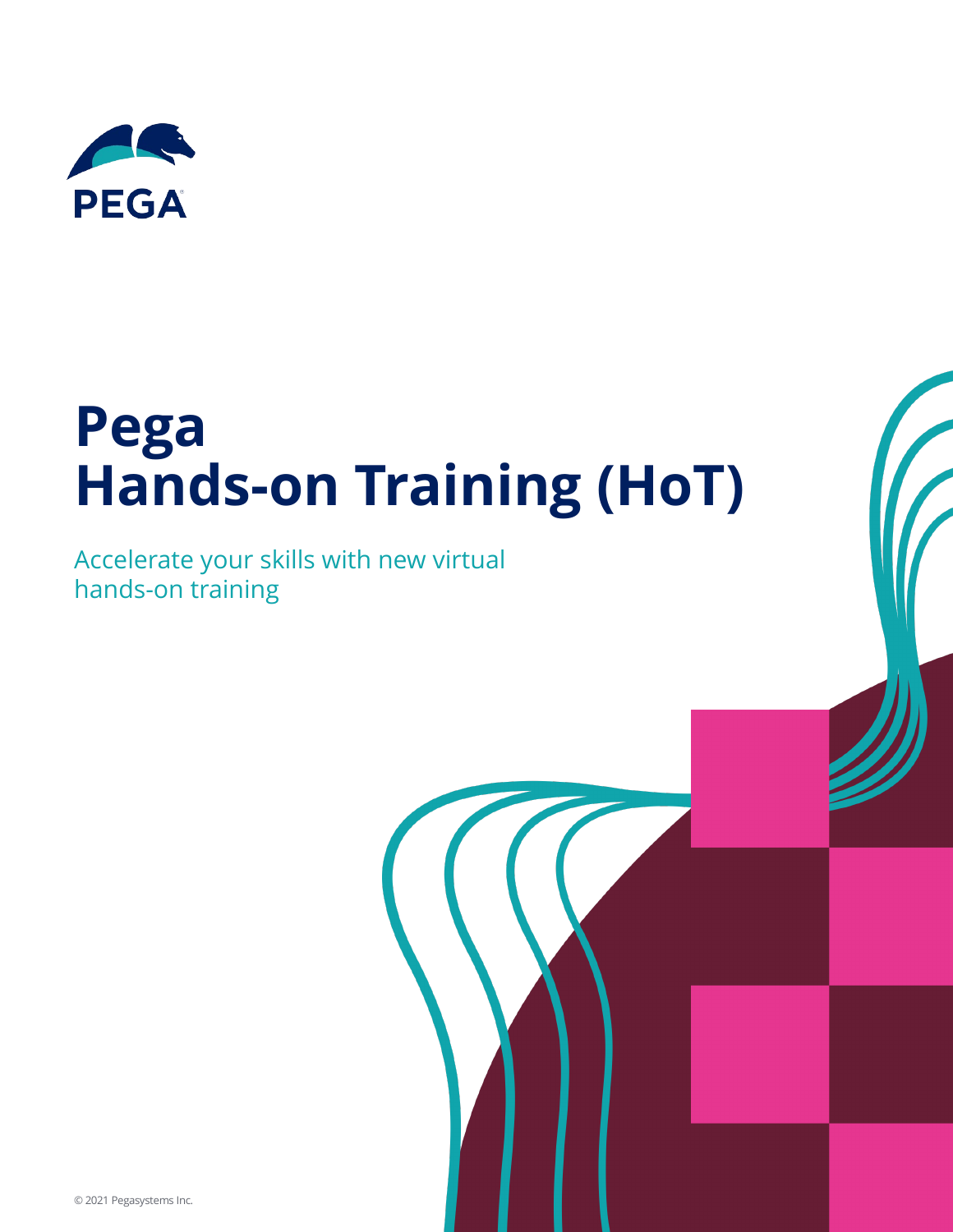### **Hands-on Training (HoT) Program**

This June, Pega's HoT program offers virtual hand-on instructor-led sessions taught by Pega product owners. Keep pace with Pega technology advances by developing and validating your skills with flexible remote learning. Be among the first to accelerate your career or unlock the value of your Pega investment with these new offerings.

#### **Training methodology**

Each live 2.5-hour session features more hands-on time and less lecture to let you practice your Pega skills. Jumpstart your knowledge with new topics that are relevant to your role and skill level. Each cost-effective option is offered twice to accommodate all time zones. The sessions are ideal for experienced Pega professionals, application developers, and other tech team members looking to further their skills in targeted topics.

#### **Available sessions**

Choose from the following sessions or attend them all!

- **Add brains to your muscle – optimizing workflows with Process AI:** Learn how Pega Process AI uses Pega's industry-leading intelligence engine to bring revolutionary process optimization to the intelligent automation market. See **[Pega Process AI](#page-2-0)** for more details.
- **Cross-application orchestration and visibility with Pega Process Fabric:** Learn how to use Pega Process Fabric<sup>™</sup> to streamline the customer experience and improve employee productivity. See **[Pega Process Fabric](#page-3-0)** to learn more.
- **UX for All: Create beautiful, fast workflow application with low-code:** Learn about Pega's approach to user interface design and how Pega Cosmos™ optimizes UI based on business logic. See **[Pega Cosmos and UX](#page-4-0)** for more details.

#### **Cost**

Each session is \$50USD. The cost includes a one-month sandbox for you to continue to practice your skills.

#### **Ready to get started? Register now!**

**[UX for All: Create beautiful, fast workflow application with low-code](https://academy.pega.com/class-schedule?CourseID=CRS-423)**

**Add brains to your muscle – [optimizing workflows with Process AI](https://academy.pega.com/class-schedule?CourseID=CRS-424)** 

**[Cross-application orchestration and visibility with Pega Process Fabric](https://academy.pega.com/class-schedule?CourseID=CRS-422)**

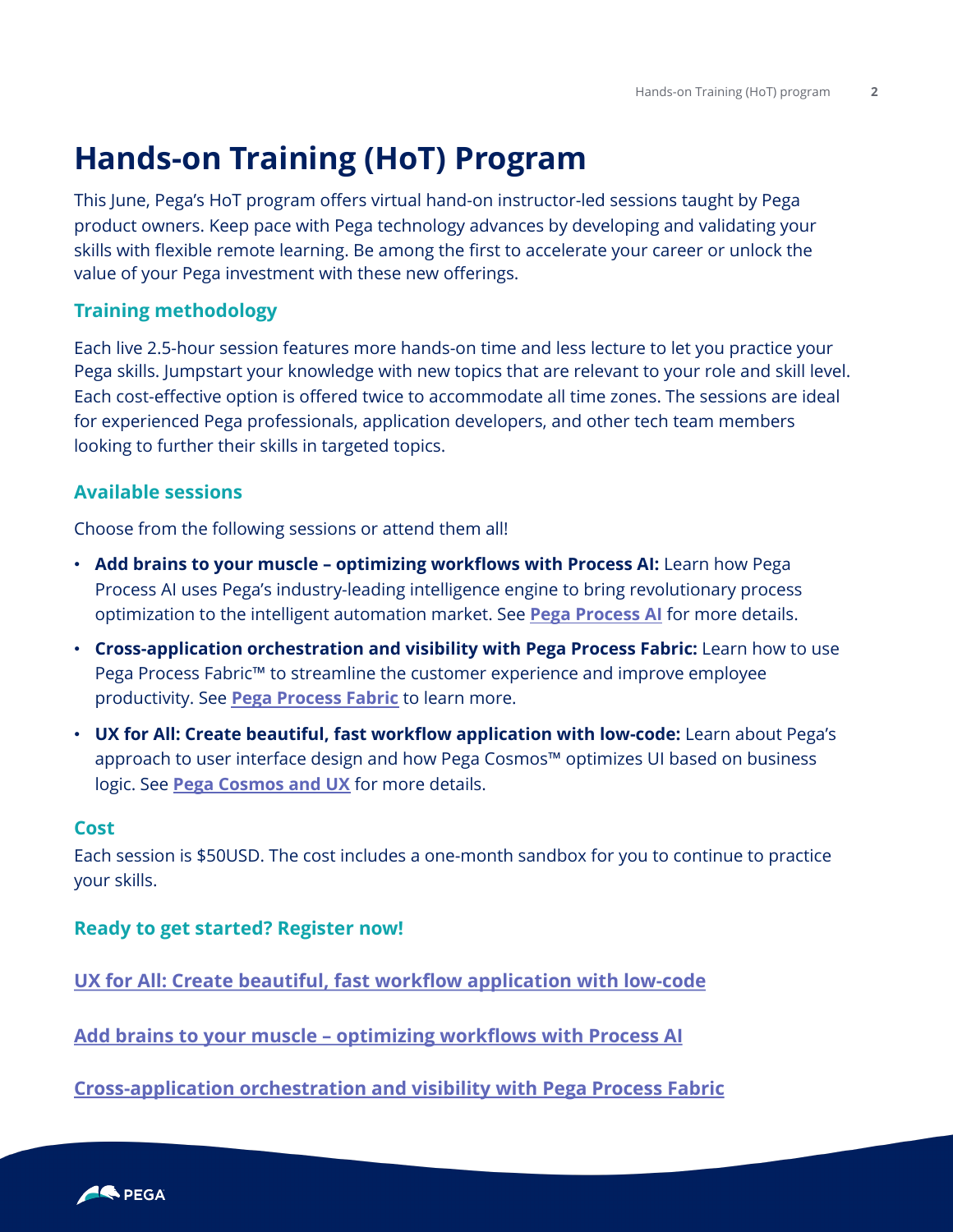## <span id="page-2-0"></span>**Pega Process AI**

| Add brains to your muscle - optimizing workflows with Process AI |                                                                                                                                                                                                                                                                                                                                                                                                                                                                                                                                               |                                                                                                                                                                      |  |  |
|------------------------------------------------------------------|-----------------------------------------------------------------------------------------------------------------------------------------------------------------------------------------------------------------------------------------------------------------------------------------------------------------------------------------------------------------------------------------------------------------------------------------------------------------------------------------------------------------------------------------------|----------------------------------------------------------------------------------------------------------------------------------------------------------------------|--|--|
| <b>Schedule</b>                                                  | <b>Session 1: June 14, 2022</b><br>9:00 am - 12:30 pm ET<br>3:00 pm - 5:30 pm CEST<br>6:30 pm - 9:00pm IST                                                                                                                                                                                                                                                                                                                                                                                                                                    | <b>Session 2: June 14, 2022</b><br>7:00 pm - 8:30 pm ET<br>4:00 pm - 6:30 pm PDT<br>7:00 am - 9:30 am SGT (note: June 15)<br>9:00 am - 11:30 am AEDT (note: June 15) |  |  |
| <b>Overview</b>                                                  | Pega Process AI combines an industry-leading workflow and AI engines to unlock<br>revolutionary efficiency, effectiveness, and agility in the Intelligent Automation<br>space. Learn hands-on how to extend your existing cases with AI-powered<br>business applications through predictive models, decision strategies, adaptive<br>learning, and event processing.                                                                                                                                                                          |                                                                                                                                                                      |  |  |
| <b>Goals</b>                                                     | By the end of the session, you will be able to explain what Pega Process AI is and<br>how it addresses the following business problems:<br><b>Workflow efficiency:</b> Resolve issues such as missed SLAs through adaptive<br>learning and case-outcome predictions.<br><b>Decision effectiveness:</b> Address decisions such as fraud identification<br>through Prediction Studio and decision strategies.<br><b>Pre-emptive workflow automation:</b> Solve issues such as processing<br>exceptions through data flows and event strategies. |                                                                                                                                                                      |  |  |
| <b>Audience</b>                                                  | Pega Business Architect (BA), Senior Systems Architects (SSA) and Lead System<br>Architects (LSA), LDA/SDA, Certified Data Scientist (CDS)                                                                                                                                                                                                                                                                                                                                                                                                    |                                                                                                                                                                      |  |  |
| <b>Products</b>                                                  | Pega Platform:<br>Prediction Studio (Predictive / adaptive modeling, model import, monitoring)<br>App Studio (case)<br>Dev Studio (Decisions, Data Flows, Data Sets, Event Strategies)                                                                                                                                                                                                                                                                                                                                                        |                                                                                                                                                                      |  |  |
| <b>Cost</b>                                                      | Each session is \$50USD. The cost includes a one-month sandbox for you to<br>continue to practice your skills.                                                                                                                                                                                                                                                                                                                                                                                                                                |                                                                                                                                                                      |  |  |

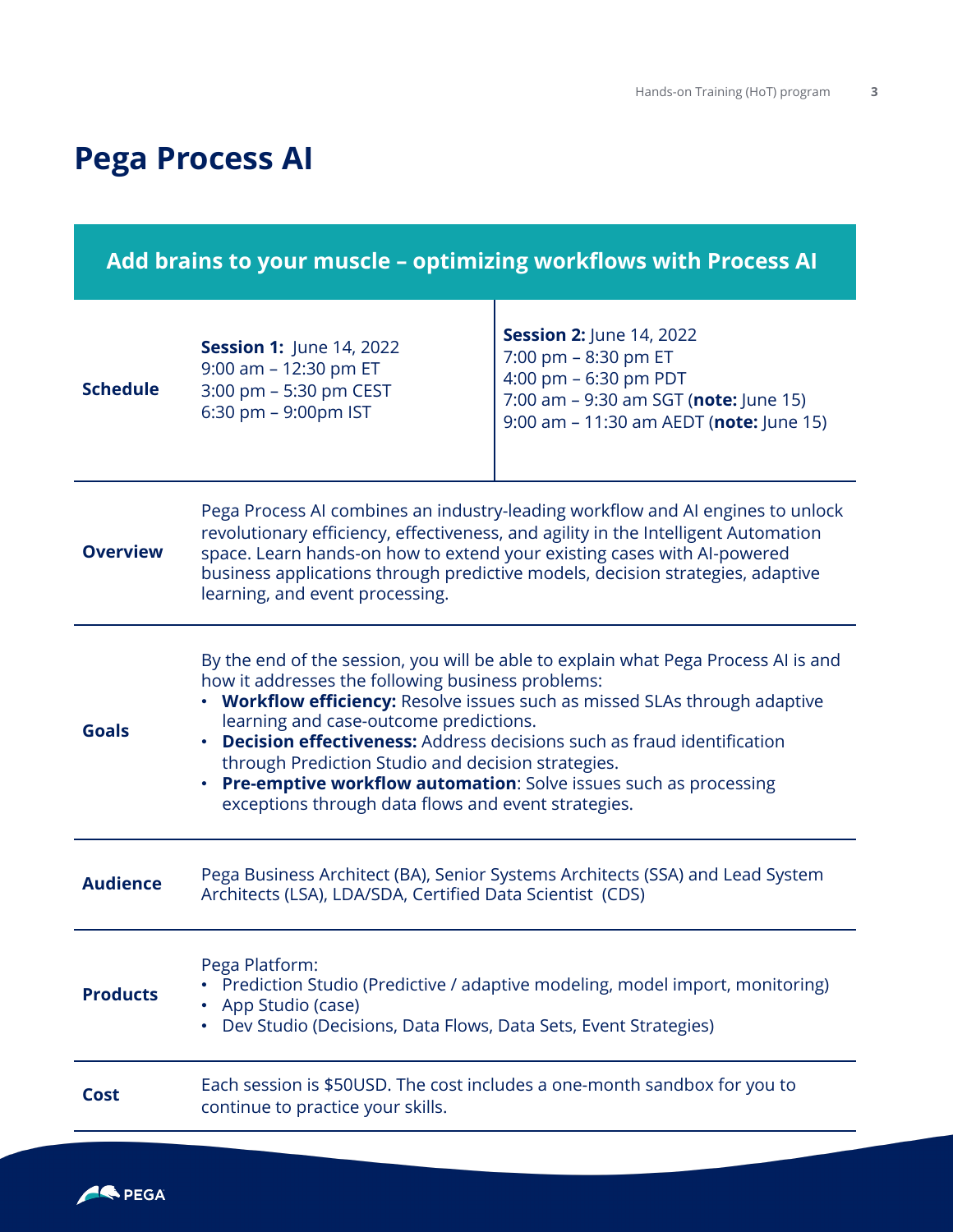### <span id="page-3-0"></span>**Pega Process Fabric**

### **Cross-application orchestration and visibility with Pega Process Fabric**

| <b>Schedule</b> | <b>Session 1: June 15, 2022</b><br>9:00 am - 12:30 pm ET<br>3:00 pm - 5:30 pm CEST<br>6:30 pm - 9:00pm IST                                                                                                                                                                                                                                                                                                                                                                                                                                                                                          | <b>Session 2: June 15, 2022</b><br>7:00 pm - 8:30 pm ET<br>4:00 pm - 6:30 pm PDT<br>7:00 am - 9:30 am SGT (note: June 16)<br>9:00 am - 11:30 am AEDT (note: June 16) |
|-----------------|-----------------------------------------------------------------------------------------------------------------------------------------------------------------------------------------------------------------------------------------------------------------------------------------------------------------------------------------------------------------------------------------------------------------------------------------------------------------------------------------------------------------------------------------------------------------------------------------------------|----------------------------------------------------------------------------------------------------------------------------------------------------------------------|
| <b>Overview</b> | End-to-end customer journeys nearly always cut across siloed processes.<br>Without the right approach, this can impact employee efficiency (as they hop<br>across systems to get work done), decision making (as data becomes siloed<br>across systems), and the customer experience (as work slows down or becomes<br>fragmented across applications).<br>Pega Process Fabric introduces a thin layer of new capabilities & approaches to<br>break down the walls between business applications - both Pega and non-Pega.                                                                          |                                                                                                                                                                      |
| <b>Goals</b>    | By the end of the session, you will be able to explain what Pega Process Fabric is<br>and how it addresses the following business issues:<br>• Unified Employee Experience: Provide a simplified employee experience<br>with a single employee portal to create, access, and update tasks and cases.<br>• Unified Worklist: Leverage Pega Process Fabric Hub to provide a unified<br>worklist to access, update, and complete tasks across apps.<br>• Employee / Manager visibility across systems: Unified access to view cases<br>across applications are solved through Pega Process Fabric Hub. |                                                                                                                                                                      |
| <b>Audience</b> | Pega Business Architect (BA), Senior Systems Architects (SSA) and Lead System<br>Architects (LSAs)                                                                                                                                                                                                                                                                                                                                                                                                                                                                                                  |                                                                                                                                                                      |
| <b>Products</b> | Pega Process Fabric Hub<br>Pega App Studio (Remote case types)<br>Pega Platform (Dev Studio orchestration)                                                                                                                                                                                                                                                                                                                                                                                                                                                                                          |                                                                                                                                                                      |
| <b>Cost</b>     | Each session is \$50USD. The cost includes a one-month sandbox for you to<br>continue to practice your skills.                                                                                                                                                                                                                                                                                                                                                                                                                                                                                      |                                                                                                                                                                      |

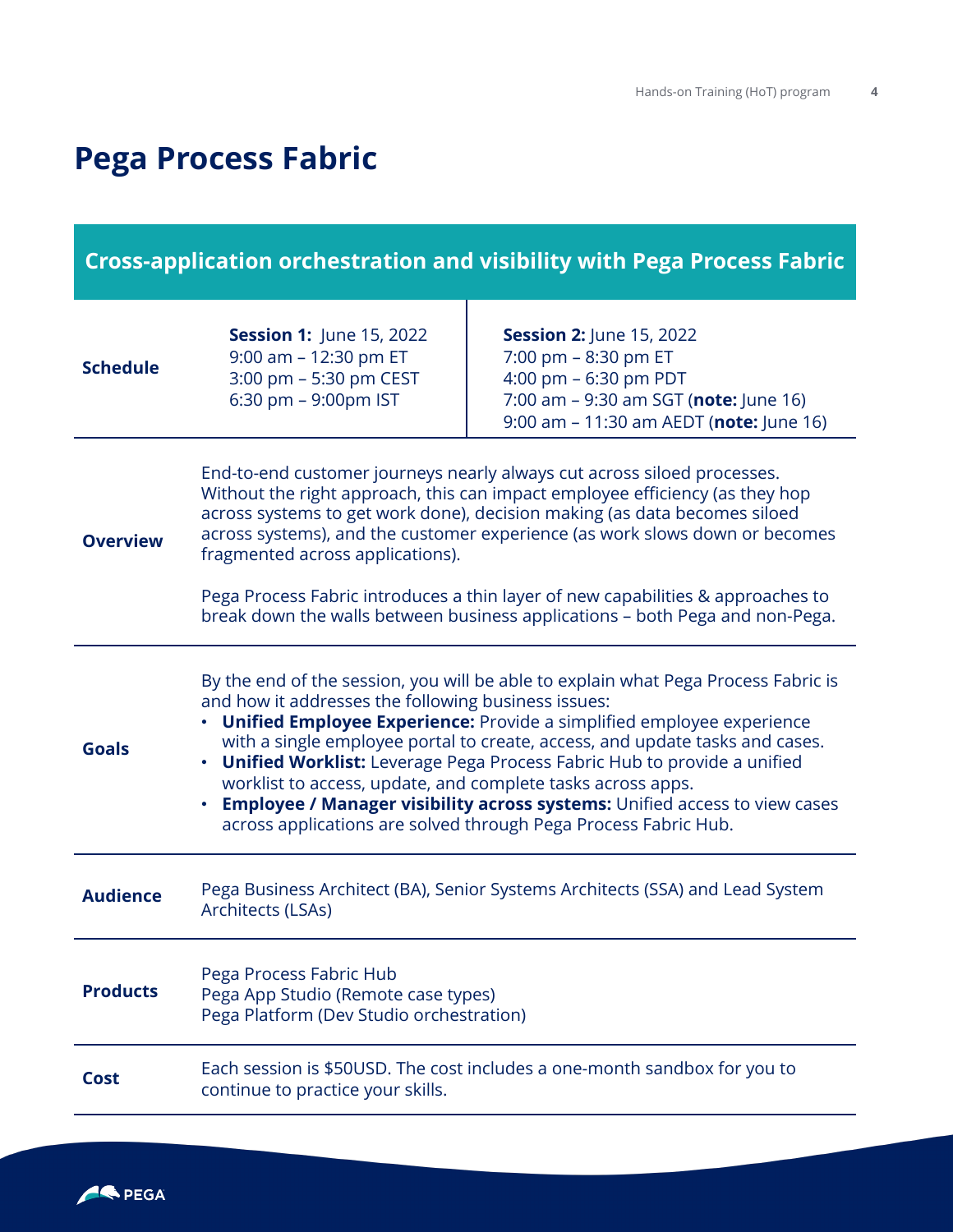### <span id="page-4-0"></span>**Pega Cosmos and UX**

### **UX for All: Create beautiful, fast workflow application with low-code**

| <b>Schedule</b> | <b>Session 1: June 16, 2022</b><br>9:00 am - 12:30 pm ET<br>3:00 pm - 5:30 pm CEST<br>6:30 pm - 9:00pm IST                                                                                                                                                                                                                                                                                                                                                                                                                                                                                                                     | <b>Session 2: June 16, 2022</b><br>7:00 pm - 8:30 pm ET<br>4:00 pm - 6:30 pm PDT<br>7:00 am - 9:30 am SGT (note: June 17)<br>9:00 am - 11:30 am AEDT (note: June 17) |
|-----------------|--------------------------------------------------------------------------------------------------------------------------------------------------------------------------------------------------------------------------------------------------------------------------------------------------------------------------------------------------------------------------------------------------------------------------------------------------------------------------------------------------------------------------------------------------------------------------------------------------------------------------------|----------------------------------------------------------------------------------------------------------------------------------------------------------------------|
| <b>Overview</b> | Gone are the days of UI inconsistencies, excessive rule maintenance, less than ideal<br>user experiences, and painful UI upgrades.<br>No certification in Pega required! Targeted to both citizen developers and Pega<br>developers alike, learn how to create and configure beautiful, fast, and upgrade-<br>proof case management applications - all within our low-code App Studio.<br>Enabling faster time to value, experience the paradigm shift from "customize<br>anything" to "configuring the Cosmos prescribed experience."                                                                                         |                                                                                                                                                                      |
| <b>Goals</b>    | Through hands-on exercises, gain greater understanding of the key feature,<br>capabilities, and benefits of Constellation, Cosmos React, and Embeddable Cosmos.<br>By the end of the session, you will understand the following concepts<br>The power of Cosmos React and Constellation<br>The paradigm shift from "customizing" (forking) to "configuring" the UI<br>Key terminology and constructs<br>How the constellation architecture supports web self -service including<br>$\bullet$<br>embedding Pega UI or building custom front-ends<br>How Cosmos design system is tailored for workflow applications<br>$\bullet$ |                                                                                                                                                                      |
| <b>Audience</b> | Citizen Developers, Pega Developers, IT Decision Makers                                                                                                                                                                                                                                                                                                                                                                                                                                                                                                                                                                        |                                                                                                                                                                      |
| <b>Products</b> | Pega Platform                                                                                                                                                                                                                                                                                                                                                                                                                                                                                                                                                                                                                  |                                                                                                                                                                      |
| Cost            | Each session is \$50USD. The cost includes a one-month sandbox for you to<br>continue to practice your skills.                                                                                                                                                                                                                                                                                                                                                                                                                                                                                                                 |                                                                                                                                                                      |